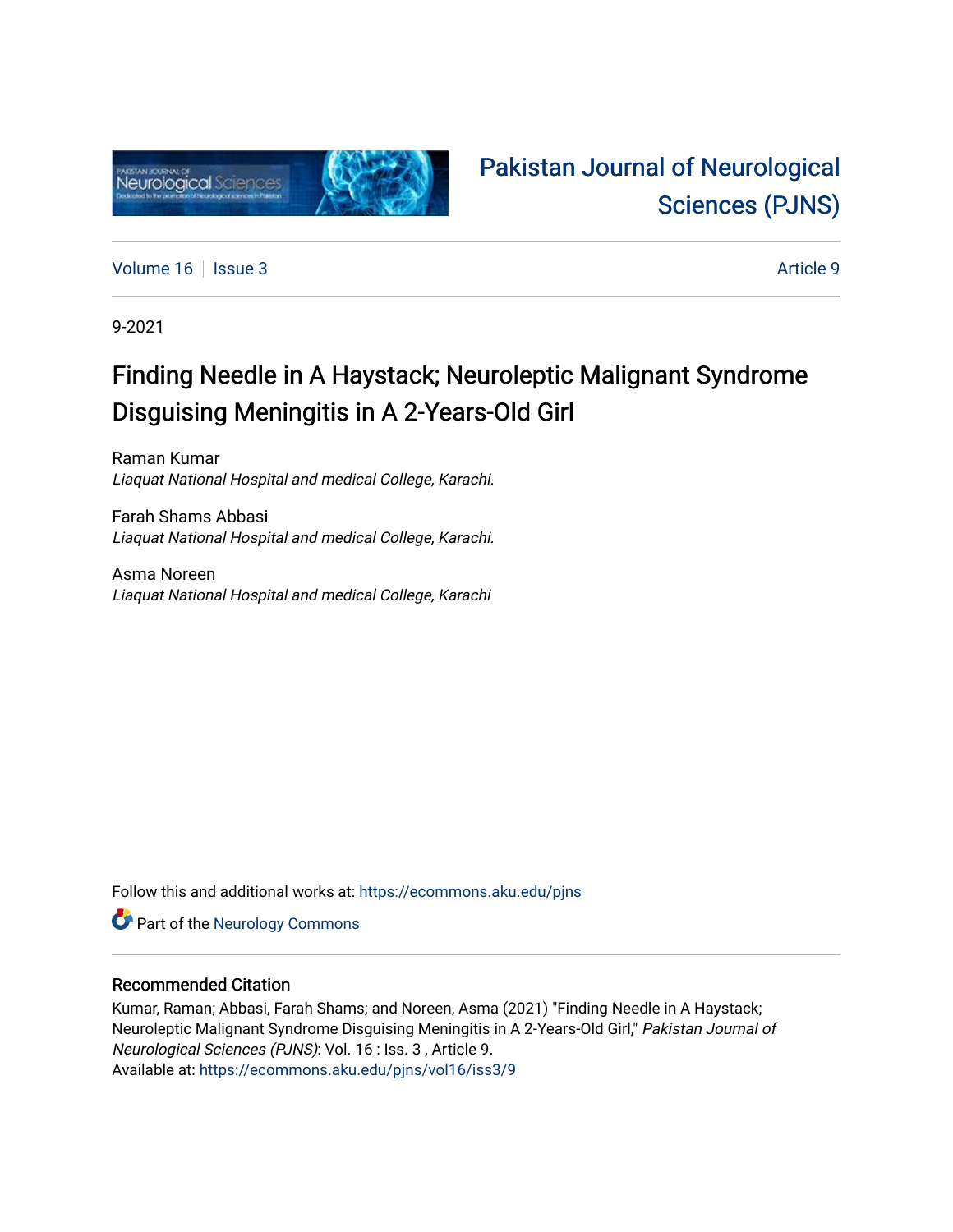### FINDING NEEDLE IN A HAYSTACK; NEUROLEPTIC MALIGNANT SYNDROME DISGUISING MENINGITIS IN A 2-YEARS-OLD GIRL

**Raman Kumar1 , Farah Shams Abbasi1 , Asma Noreen1**

*1 Child neurology section, Department of paediatric Liaquat National Hospital and medical College, Karachi.*

*Correspondence Author: Farah Shams Abbasi Child neurology section, Department of paediatric Liaquat National Hospital and medical College, Karachi. Email: farahdmc@gmail.com* 

*Date of submission: March 17, 2021 Date of revision: July 22, 2021 Date of acceptance: July 30, 2021*

#### ABSTRACT:

Fever with CNS symptoms in children is almost, always considered to be a CNS infection and treated as Meningitis. Central causes of fever are not usually taken in to the account in such cases. We present a case of a 2- year old girl who developed fever and CNS symptoms after she was given anti-emetic medications for her initial presentation of acute gastroenteritis. She developed high grade fever and spasticity and was treated on lines of meningitis empirically without any evidence of infection. She did not improve and once she fulfilled clinical criteria of Neuroleptic malignant syndrome, her condition improved, fever and spasticity settled. The case report highlights the importance of Central causes of fever in children to be considered in differential diagnosis while managing patients with Fever and CNS symptoms.

**KEYWORDS:** Central fever, Neuroleptic malignant syndrome, Meningitis

#### INTRODUCTION:

Fever is a common symptom in a paediatric outpatient or emergency department. Most of these febrile episodes is caused by infections. In one of the study it was found that ,23% (87/387) of patients in Neurology intensive care had fever, 52% of cases with fever had infection (predominantly pneumonia or bronchitis), and 28% were unexplained despite a complete diagnostic evaluation.<sup>(1)</sup> One of the causes of unexplained fever is central fever resulting from complex disturbances of central mechanisms of thermoregulation.<sup>(2)</sup> One such example is the use of dopamine receptor blocking agents, such as metoclopramide, a commonly used off-label agent for vomiting in children. The off-Label use is often justified as vomiting is not only unpleasant for children and families, but can leadto frequent hospital admission. (3) The D2 receptor blockade results in Neuroleptic malignant syndrome (NMS) which is a rare but potentially lethal complication of treatment with antipsychotic medication andalso some non-neuroleptic agents that block central dopamine pathways, such as metoclopramide, amoxapine and lithium.<sup>(4)</sup> This results in an unexplained fever along with neurological signs ,resembling meningitis. In the developing world ,the issues of frequently used off-label medications and infections such as meningitis being the leading cause of morbidity and mortality in children

presenting with fever and neurologic signs a knowledge about rare conditions such as neuroleptic malignant syndrome can be life saving.

#### CASE PRESENTATION:

A 2-years-old girl presented in paediatric emergency department with the complaints of fever, fits and stiffening of the whole body for 15 days. Patient had history of loose stools and vomiting ,two weeks back days back for which she was taken to a nearby clinic where an unknown injection for vomiting was given after which she developed high grade fever and stiffness of whole body within 24 hours of the administration of the injection.She continued to have fever, documented as 104F and it was notrelieved by antipyretics.She was admitted in the hospital and treated for meningitis with Broad spectrum antibiotics despite CSF analysis being normal.During the course of admission, she continued to have fever despite the broad spectrum antibiotics and antipyretics in appropriate doses, she became drowsy gradually and also had episodes of Generalised tonic clonic fits .Her stiffness increased and she started to arch her body. She did not have any history of trauma or needle prick suggestive of tetanus.Due to the deterioration of the condition she was shifted to the tertiary care hospital and admitted under the paediatric neurology services.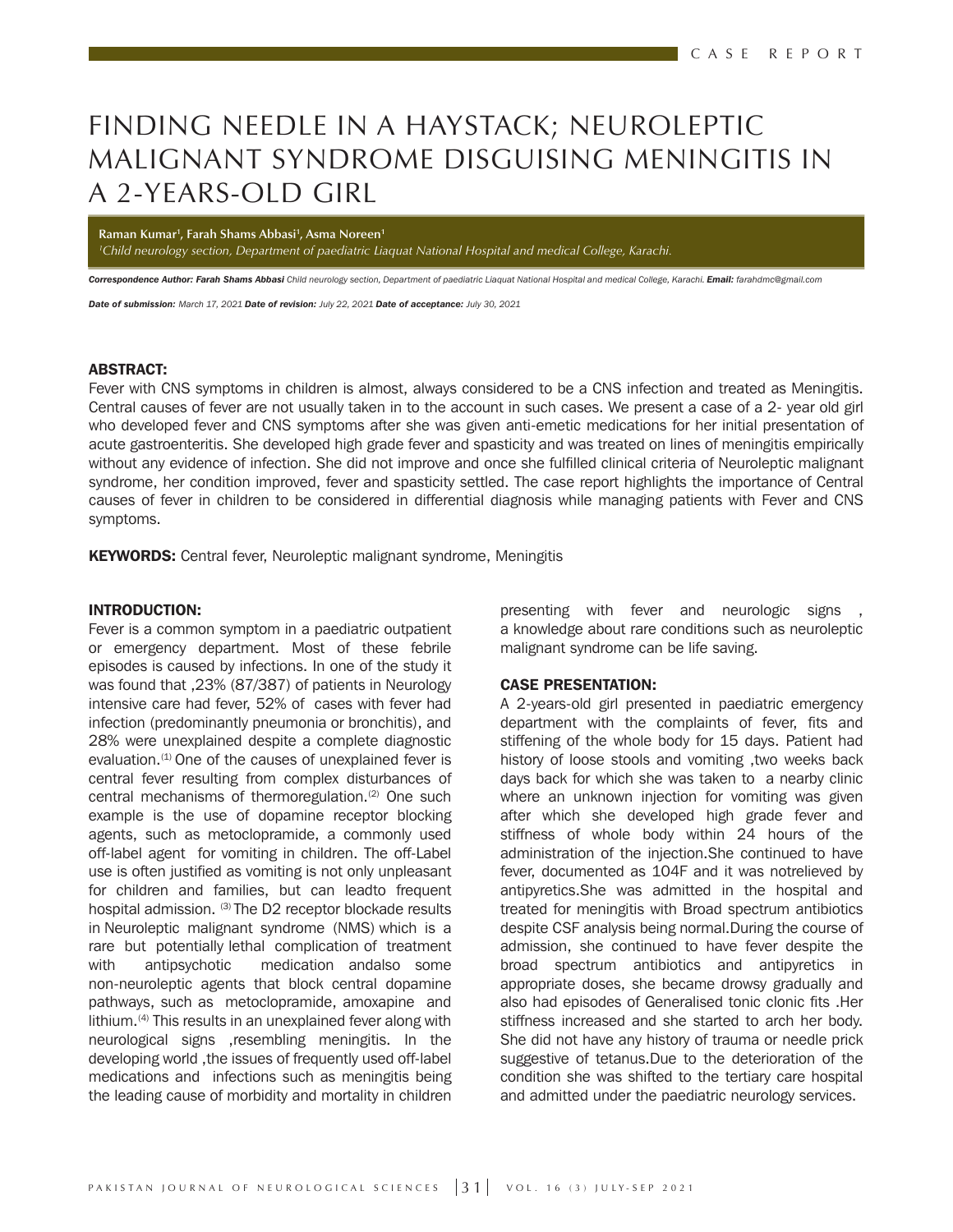She had an unremarkable birth history with normal development and had completed her immunization schedule. Examination revealed an extremely irritable girl in an opisthotonos posture, running a fever of 103 F She had generalised body stiffness. Her tone was increased exhibiting lead pipe-rigidity. Reflexes were brisk and Pupils bilaterally equally reactive to light and other accessible cranial nerves were intact. Lab workup for showed normal CSF and no electrolyte imbalances. Magnetic resonance imaging (MRI) showed hypoxic changes in the left post parietal and parasagittal area. Electroencephalogram (EEG) was done which showed marked slowing of background rhythm and no epileptiform discharges. Work up for infectious causes was extended and no definitive infectious aetiology could be identified. Dengue IgM, IgG and malaria parasite were negative.Urine analysis was also normal and inflamaotory markers, procalcitonin were also within normal range. The clinical picture was suggestive of Neuroleptic malignant syndrome so CPK & LDH was sent that turned out to be high. The Lactate Dehydrogenase was 804units/L (Normal range in children 60-170 units/L) and creatine phosphokinase 1370 mcg/L (Normal range 10-120 mcg/L) were raised. Considering diagnosis of Neuroleptic Malignant Syndrome, shewe started on Bromocriptene 0.5mg once daily. Patient showedimprovement in spasticity and there was no documented fever spike with bromocriptine. He was kept on bromocriptine for 7 days and discharged home afebrile and with markedly reduced spasticity. However she had residual CNS symptoms secondary to hypoxic insult due to the delay in diagnosing the condition.

#### DISCUSSION:

Due to high fever, rigidity all over the body, a change in the level of consciousness and a high level of creatinine phosphor kinase, our patient fulfilled the criteria for NMS and that was due to metoclopramide injection. NMS is a rarely observed side effect ofmetoclopramide. Neuroleptic malignant syndrome (NMS) is less common but potentially lethal complication of the use of certain medications. Paediatric population is more vulnerable to this condition because of the increasing use of both typical and atypical antipsychotics in children and also the off-label use of various antiemetic medications which may disrupt the thermoregulation. Dopamine neurotransmission plays a central role in regulating body temperature, mediated in the thermoregulatorycentre of the hypothalamus, particularly the anterior pre-optic nucleus. Antipsychotics have antagonistic effect on

dopamine receptor-mediated signalling in neurons in the thermoregulatory centre and can potentially lead to a disturbance in thermoregulation .dopamine receptor blockade is found in the central nervous system even with low doses of neuroleptics. Blockade of striatal dopamine receptors contributes to muscle rigidity and tremor. There are different criteria for the diagnosis of NMS.The most well-known is from the Diagnostic and Statistical Manual of Mental Disorders, fifth edition (DSM-V) which is based on the history and clinical examination. It include severe muscle rigidity and elevated temperature associated with the use of a neuroleptic medication as well as at least 2 of a list of additional multiple criteria including diaphoresis, dysphagia, tremor, incontinence, altered mental status, mutism, elevated or labile blood pressure, tachycardia, leucocytosis, or laboratory evidence of muscle injury. (5) The pharmacotherapy of NMS has not been well established, as there is lack of head-to-head studies to compare treatments. The current recommendations are based on case reports and expert opinion, and are sometimes conflicting.Pharmacotherapies that have been used with success are dantrolene, bromocriptine, amantadine, and benzodiazepines. Bromocriptine and amantadine are both dopamine agonists that displace antipsychotic dopamine antagonists. Both bromocriptine and amantadine are only available as oral formulations. That's why we usedbromocriptine in our patient. Aggressive supportive management is the basis of treatment of NMS, and a reasonable pharmacotherapeutic approach based on drug efficacy, availability, and experience would be to start drug therapy with a benzodiazepine and bromocriptine, and escalate to the addition of dantrolene in severe cases.<sup>(6)</sup> Much of the work in literature is reflective of the NMS being studied as a complication of typical and atypical antipsychotic medications .Not much is known, regarding the use of non-antipsychotic medications such as Metoclopramide which has a huge tendency to cause NMS due to its dopamine antagonist effects.This case report highlights this important aspect of NMS. This rare complication is an important consideration in the developing countries where the off-label use of antiemetic medications in children is frequent and also because fever in children is almost always, thought of as a symptom of underlying infection. Fever with CNS symptoms is always taken as a CNS infection therefore, having NMS in differentials of the physician can be lifesaving.